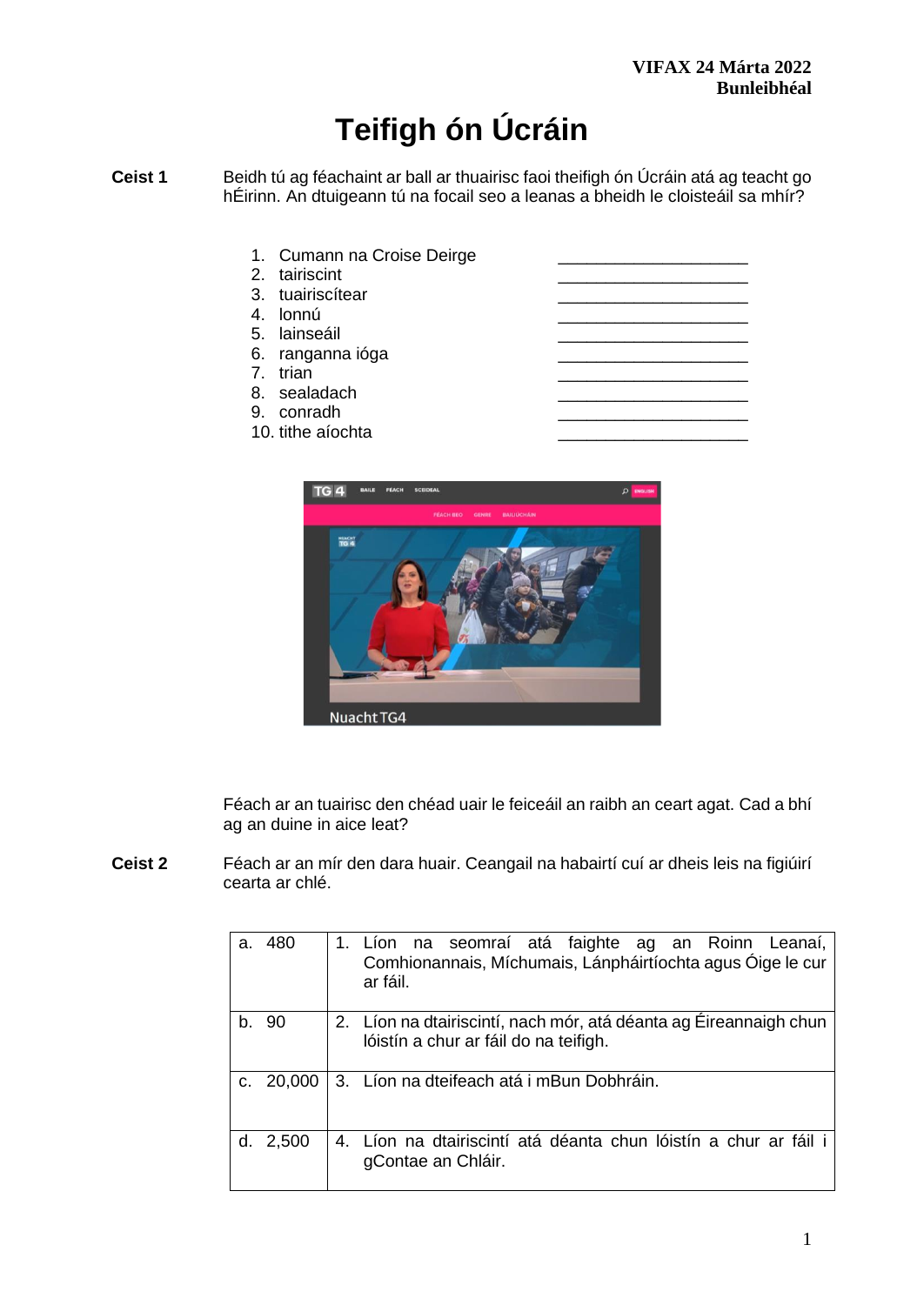| е.                                                           | 125   |   | 5. Líon na dteifeach atá tagtha go hÉirinn go dtí seo.    |  |   |  |  |   |  |  |
|--------------------------------------------------------------|-------|---|-----------------------------------------------------------|--|---|--|--|---|--|--|
|                                                              | 9,762 |   | 6. Líon na nÚcránach i Liatroim.                          |  |   |  |  |   |  |  |
| g.                                                           | 566   |   | 7. Líon na seomraí atá Óstán Chuan Charna ag cur ar fáil. |  |   |  |  |   |  |  |
| 25<br>8. Líon na dtairiscintí faighte ó Dhún na nGall.<br>h. |       |   |                                                           |  |   |  |  |   |  |  |
|                                                              |       | 2 |                                                           |  | 5 |  |  | 8 |  |  |
|                                                              |       |   |                                                           |  |   |  |  |   |  |  |

**Ceist 3** Féach ar an tuairisc arís. Déan cur síos ar ábhar na míre don duine in aice leat.

**Ceist 4** '…le trí seachtaine anuas…'

- A. Cad is brí leis an bhfrása thuas?
- B. Cuir na focail seo thíos, a bhaineann le tréimhsí ama, in abairtí lena mbrí a léiriú:
	- o le …. anuas
	- o go ceann
	- o ar feadh
	- o faoi cheann

**Ceist 5** 'Go dtí seo tá beagnach 10,000 teifeach **tagtha** go hÉirinn as an Úcráin ó thosaigh an cogadh'

- 1. Cén ghné den ghramadach atá i gceist leis an bhfocal atá i gcló trom thuas?
- 2. Éist leis an mír arís agus breac síos gach sampla den ghné sin a chloiseann tú inti.

**Ceist 6** Pléigh an cheist seo leis na daoine eile i do ghrúpa:

- 1. Conas a mhothaíonn tú nuair a fheiceann tú íomhánna de na teifigh ag teitheadh ón Úcráin?
- 2. Conas a mhothaíonn na teifigh iad féin, dar leat?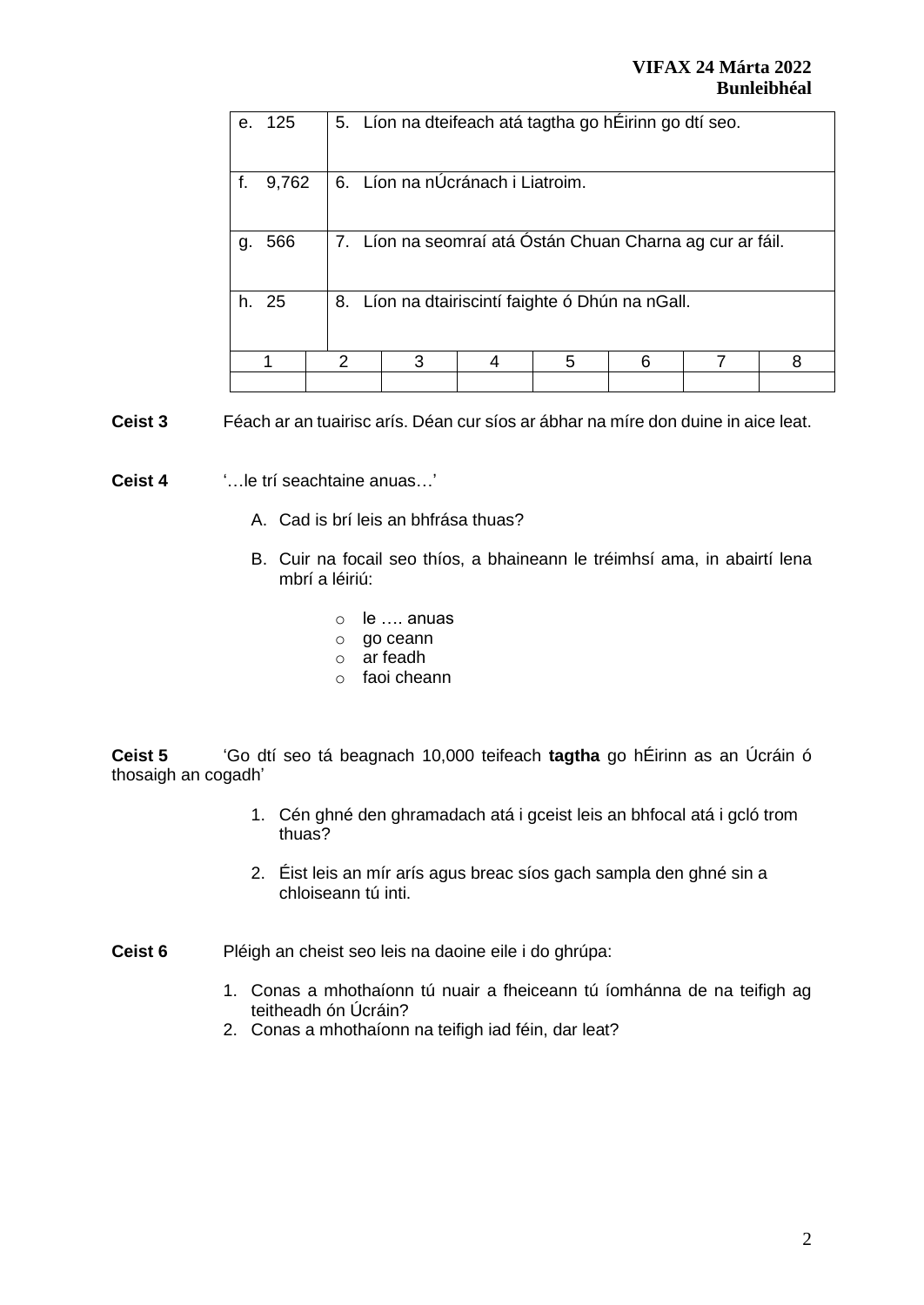#### **Treoracha agus Freagraí Ceist 1**

- 1. Cumann na Croise Deirge The Red Cross Society
- 2. tairiscint **offer**
- 3. tuairiscítear it is reported<br>4. lonnú
- 4. lonnú
- 5. lainseáil is comhann an t-aonadh is launch
- 6. ranganna ióga yoga classes
- 7. trian a third
- 8. sealadach temporary
- 9. conradh contract
- 10. tithe aíochta **guestions** questhouses

## **Ceist 2**

## **Ceist 3**

Féach an script.

## **Ceist 4**

le trí seachtaine anuas – for the last three weeks

le …. anuas – for the last …

(Tá mé ag obair anseo le bliain anuas – I'm working here for the last year)

go ceann – for (Ní bheidh sé ag teacht go ceann seachtaine – he won't be here for a week)

ar feadh – for, all the while (Beidh mé sa bhaile ar feadh míosa – I will be at home for a month)

faoi cheann – by, in, at the end of (Ní bheidh mé ag obair anseo faoi cheann bliana – I won't be working here in a year's time)

# **Ceist 5**

An aidiacht bhriathartha . Samplaí ón mír:

tagtha x 4 déanta x 3 faighte x 2 tugtha x 1

## **Ceist 6**

Is féidir na foghlaimeoirí a chur ag plé na gceisteanna seo i ngrúpaí de thriúr nó de cheathrar.